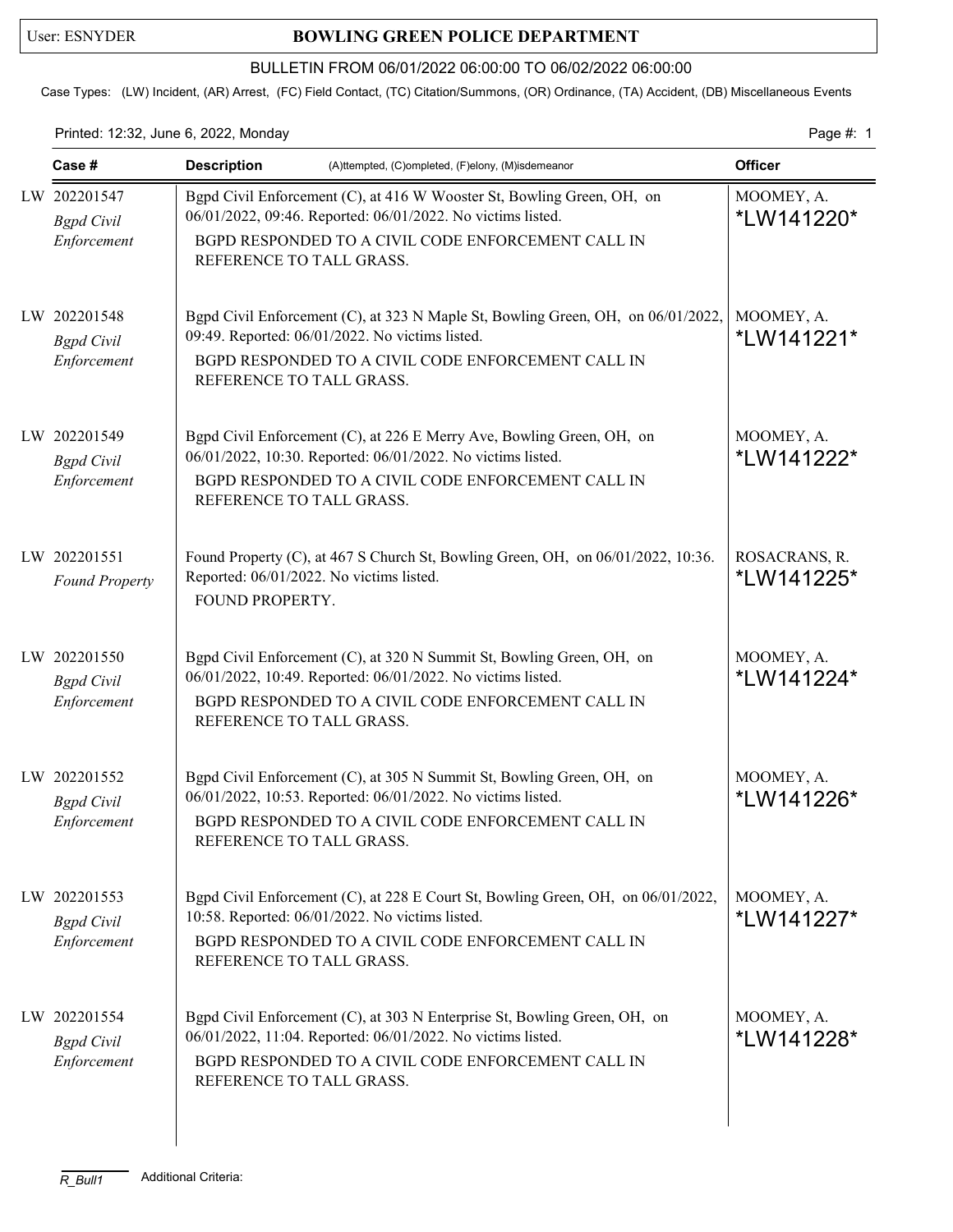| Case #                                                                | <b>Description</b><br>(A)ttempted, (C)ompleted, (F)elony, (M)isdemeanor                                                                                                                                                                                                                                       |                             |  |  |
|-----------------------------------------------------------------------|---------------------------------------------------------------------------------------------------------------------------------------------------------------------------------------------------------------------------------------------------------------------------------------------------------------|-----------------------------|--|--|
| LW 202201555<br>Underage<br>Consumption Or<br>Possession              | Society VICTIM of Underage Consumption Or Possession (C), at 1020 Scott<br>Hamilton Ave, Bowling Green, OH, on 06/01/2022, 12:02. Reported: 06/01/2022.<br>UNDERAGE POSSESSION OF ALCOHOL REPORT.                                                                                                             | ROSACRANS, R.<br>*LW141229* |  |  |
| LW 202201557<br>Telecommunicatio<br>ns Harassment -<br>Fail To Desist | Myers, Emily J. (W F, 36) VICTIM of Telecommunications Harassment - Fail To<br>Desist (C), at 1520 E Clough St, Bowling Green, OH, on 06/01/2022, 13:21.<br>Reported: 06/01/2022.<br>BGPD TOOK A TELECOMMUNICATION HARASSMENT REPORT                                                                          | ROMSTADT, R.<br>*LW141232*  |  |  |
| LW 202201556<br><b>Bgpd</b> Civil<br>Enforcement                      | Bgpd Civil Enforcement (C), at 227 N Enterprise St, Bowling Green, OH, on<br>06/01/2022, 13:23. Reported: 06/01/2022. No victims listed.<br>BGPD RESPONDED TO A CIVIL CODE ENFORCEMENT CALL IN<br>REFERENCE TO FURNITURE NEAR THE ROADWAY.                                                                    | MOOMEY, A.<br>*LW141230*    |  |  |
| LW 202201559<br>Suspicious Incident                                   | Suspicious Incident (C), at 1006 Third St, Bowling Green, OH, on 06/01/2022, 13:28.<br>Reported: 06/01/2022. No victims listed.<br>BGPD TOOK A SUSPICIOUS INCIDENT REPORT                                                                                                                                     | ROMSTADT, R.<br>*LW141234*  |  |  |
| LW 202201560<br>Civil Dispute /<br>Matter                             | Civil Dispute / Matter (C), at 318 Curtis Ave, Bowling Green, OH, on 06/01/2022,<br>13:37. Reported: 06/01/2022. No victims listed.<br>RESPONDED TO 318 CURTIS AVE REGARDING A CIVIL DISPUTE.                                                                                                                 | KEILMAN, M.<br>*LW141235*   |  |  |
| LW 202201558<br><b>Bgpd</b> Civil<br>Enforcement                      | Bgpd Civil Enforcement (C), at 304 E Court St, Bowling Green, OH, on 06/01/2022,<br>14:01. Reported: 06/01/2022. No victims listed.<br>BGPD RESPONDED TO A CIVIL CODE ENFORCEMENT CALL IN<br>REFERENCE TO FURNITURE NEAR THE ROADWAY.                                                                         | MOOMEY, A.<br>*LW141233*    |  |  |
| LW 202201561<br><b>Found Property</b>                                 | Moody, Tranell Lanette (B F, 31) VICTIM of Found Property (C), at 151 N Prospect<br>St/e Court St, Bowling Green, OH, on 06/01/2022, 17:19. Reported: 06/01/2022.<br>BGPD RECEIVED A DEBIT CARD AS FOUND PROPERTY. A MESSAGE<br>WAS LEFT FOR THE OWNER. THE CARD WAS PLACED INTO<br>PROPERTY FOR SAFEKEEPING. | SEHLHORST, R.<br>*LW141241* |  |  |
| LW 202201562<br>Sexual Imposition -<br><b>Offensive Contact</b>       | Protected Victim VICTIM of Sexual Imposition - Offensive Contact (C), on<br>06/01/2022, 17:35. Reported: 06/01/2022.<br>BGPD RESPONDED TO 1086 FAIRVIEW AVE FOR A SEX OFFENSE<br>REPORT.                                                                                                                      | SEHLHORST, R.<br>*LW141245* |  |  |
| LW 202201563<br>Health And<br>Welfare                                 | Health And Welfare (C), at 412 N Summit St, Bowling Green, OH, on 06/01/2022,<br>21:30. Reported: 06/01/2022. No victims listed.<br>BGPD RESPONDED TO 412 N SUMMIT ST APT B FOR A WALK<br>THROUGH OF THE RESIDENCE.                                                                                           | SEHLHORST, R.<br>*LW141249* |  |  |